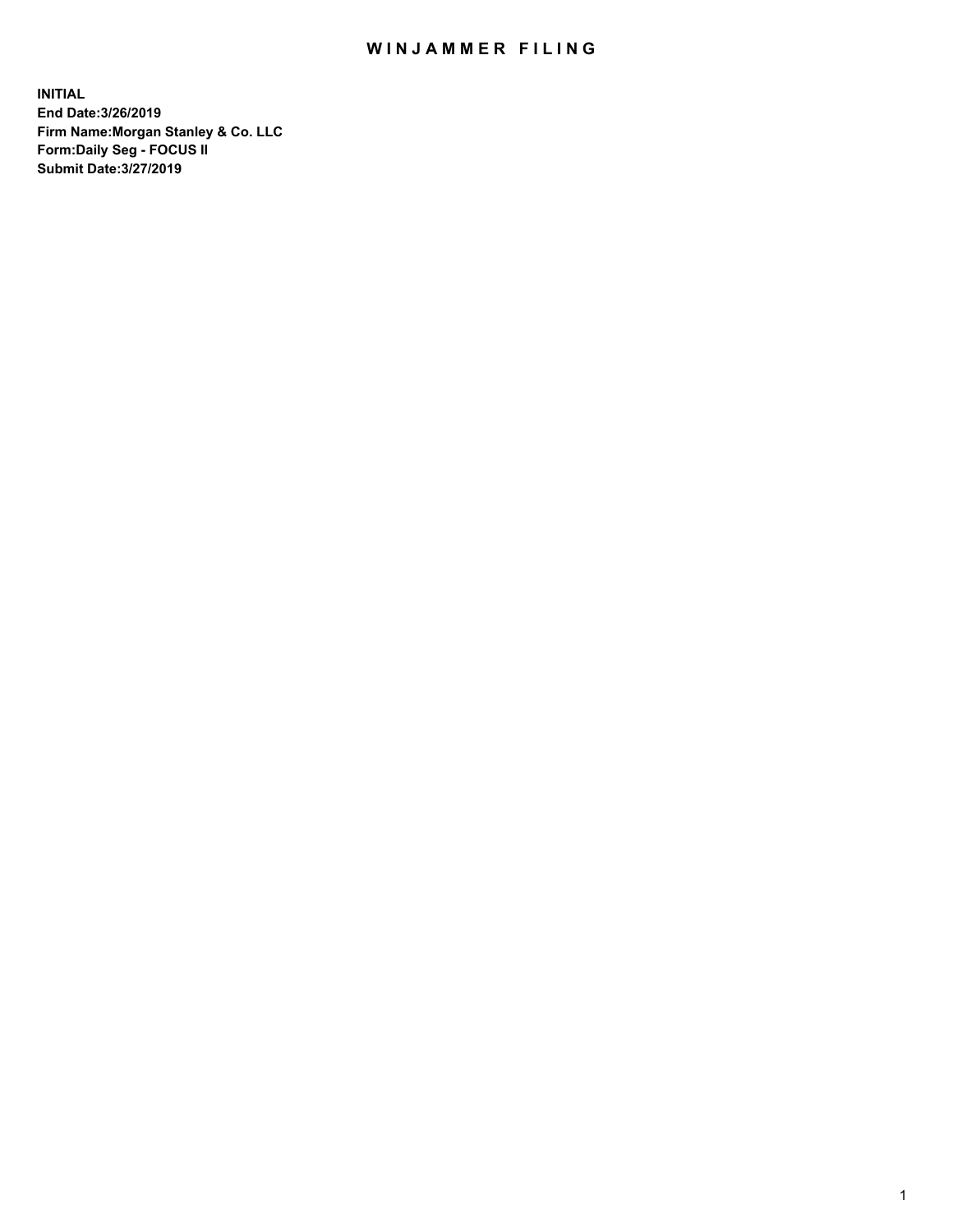**INITIAL End Date:3/26/2019 Firm Name:Morgan Stanley & Co. LLC Form:Daily Seg - FOCUS II Submit Date:3/27/2019 Daily Segregation - Cover Page**

| Name of Company                                                                                                                                                                                                                                                                                                                | Morgan Stanley & Co. LLC                                    |
|--------------------------------------------------------------------------------------------------------------------------------------------------------------------------------------------------------------------------------------------------------------------------------------------------------------------------------|-------------------------------------------------------------|
| <b>Contact Name</b>                                                                                                                                                                                                                                                                                                            | <b>Ikram Shah</b>                                           |
| <b>Contact Phone Number</b>                                                                                                                                                                                                                                                                                                    | 212-276-0963                                                |
| <b>Contact Email Address</b>                                                                                                                                                                                                                                                                                                   | Ikram.shah@morganstanley.com                                |
| FCM's Customer Segregated Funds Residual Interest Target (choose one):<br>a. Minimum dollar amount: ; or<br>b. Minimum percentage of customer segregated funds required:% ; or<br>c. Dollar amount range between: and; or<br>d. Percentage range of customer segregated funds required between:% and%.                         | 235,000,000<br><u>0</u><br>0 <sub>0</sub><br>0 <sub>0</sub> |
| FCM's Customer Secured Amount Funds Residual Interest Target (choose one):<br>a. Minimum dollar amount: ; or<br>b. Minimum percentage of customer secured funds required:%; or<br>c. Dollar amount range between: and; or<br>d. Percentage range of customer secured funds required between:% and%.                            | 140,000,000<br><u>0</u><br>0 <sub>0</sub><br>0 <sub>0</sub> |
| FCM's Cleared Swaps Customer Collateral Residual Interest Target (choose one):<br>a. Minimum dollar amount: ; or<br>b. Minimum percentage of cleared swaps customer collateral required:% ; or<br>c. Dollar amount range between: and; or<br>d. Percentage range of cleared swaps customer collateral required between:% and%. | 92,000,000<br><u>0</u><br><u>0 0</u><br>00                  |

Attach supporting documents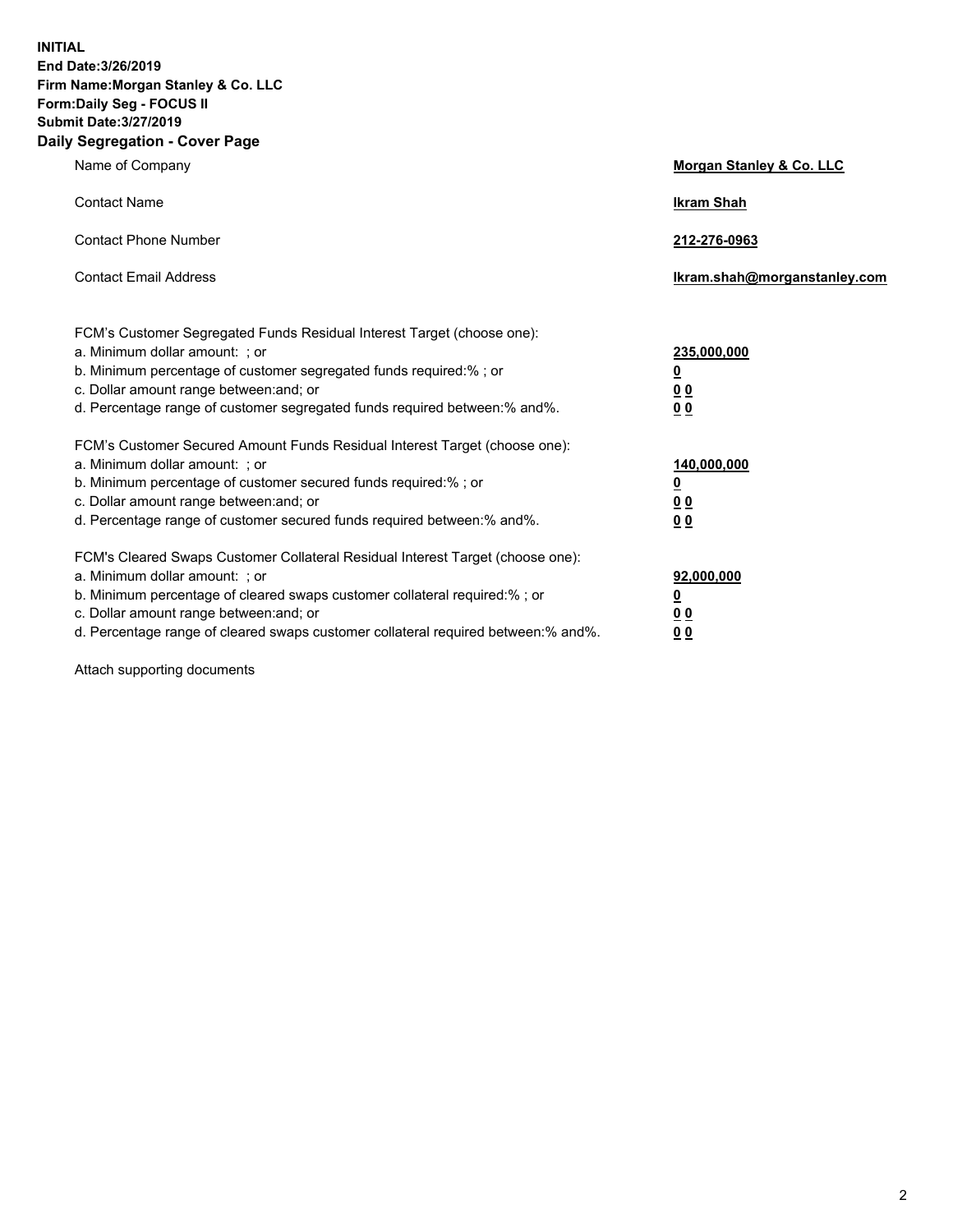## **INITIAL End Date:3/26/2019 Firm Name:Morgan Stanley & Co. LLC Form:Daily Seg - FOCUS II Submit Date:3/27/2019 Daily Segregation - Secured Amounts**

|    | Foreign Futures and Foreign Options Secured Amounts                                         |                            |
|----|---------------------------------------------------------------------------------------------|----------------------------|
|    | Amount required to be set aside pursuant to law, rule or regulation of a foreign            | $0$ [7305]                 |
|    | government or a rule of a self-regulatory organization authorized thereunder                |                            |
| 1. | Net ledger balance - Foreign Futures and Foreign Option Trading - All Customers             |                            |
|    | A. Cash                                                                                     | 3,551,447,884 [7315]       |
|    | B. Securities (at market)                                                                   | 2,082,130,911 [7317]       |
| 2. | Net unrealized profit (loss) in open futures contracts traded on a foreign board of trade   | <u>-179,901,420</u> [7325] |
| 3. | Exchange traded options                                                                     |                            |
|    | a. Market value of open option contracts purchased on a foreign board of trade              | 7,274,844 [7335]           |
|    | b. Market value of open contracts granted (sold) on a foreign board of trade                | -9,627,120 [7337]          |
| 4. | Net equity (deficit) (add lines 1.2. and 3.)                                                | 5,451,325,099 [7345]       |
| 5. | Account liquidating to a deficit and account with a debit balances - gross amount           | 24,496,798 [7351]          |
|    | Less: amount offset by customer owned securities                                            | -23,808,033 [7352] 68      |
| 6. | Amount required to be set aside as the secured amount - Net Liquidating Equity              | 5,452,013,864 [7355]       |
|    | Method (add lines 4 and 5)                                                                  |                            |
| 7. | Greater of amount required to be set aside pursuant to foreign jurisdiction (above) or line | 5,452,013,864 [7360]       |
|    | 6.                                                                                          |                            |
|    | FUNDS DEPOSITED IN SEPARATE REGULATION 30.7 ACCOUNTS                                        |                            |
| 1. | Cash in banks                                                                               |                            |
|    | A. Banks located in the United States                                                       | 825,655,498 [7500]         |
|    | B. Other banks qualified under Regulation 30.7                                              | 589,514,482 [7520] 1       |
|    |                                                                                             | [7530]                     |
| 2. | Securities                                                                                  |                            |
|    | A. In safekeeping with banks located in the United States                                   | 130,671,604 [7540]         |
|    | B. In safekeeping with other banks qualified under Regulation 30.7                          | 0 [7560] 130,671,604       |
| 3. | Equities with registered futures commission merchants                                       |                            |
|    | A. Cash                                                                                     | 7,264,248 [7580]           |
|    | <b>B.</b> Securities                                                                        | $0$ [7590]                 |
|    | C. Unrealized gain (loss) on open futures contracts                                         | 385,202 [7600]             |
|    | D. Value of long option contracts                                                           | $0$ [7610]                 |
|    | E. Value of short option contracts                                                          | 0 [7615] 7,649,450 [7      |
| 4. | Amounts held by clearing organizations of foreign boards of trade                           |                            |
|    | A. Cash                                                                                     | $0$ [7640]                 |
|    | <b>B.</b> Securities                                                                        | $0$ [7650]                 |
|    | C. Amount due to (from) clearing organization - daily variation                             | $0$ [7660]                 |
|    | D. Value of long option contracts                                                           | $0$ [7670]                 |
|    | E. Value of short option contracts                                                          | 0 [7675] 0 [7680]          |
| 5. | Amounts held by members of foreign boards of trade                                          |                            |
|    | A. Cash                                                                                     | 2,320,773,050 [7700]       |
|    | <b>B.</b> Securities                                                                        | 1,951,459,307 [7710]       |
|    | C. Unrealized gain (loss) on open futures contracts                                         | -180,286,622 [7720]        |
|    | D. Value of long option contracts                                                           | 7,274,844 [7730]           |
|    | E. Value of short option contracts                                                          | -9,627,120 [7735] 4,0      |
|    |                                                                                             | [7740]                     |
| 6. | Amounts with other depositories designated by a foreign board of trade                      | $0$ [7760]                 |
| 7. | Segregated funds on hand                                                                    | $0$ [7765]                 |
| 8. | Total funds in separate section 30.7 accounts                                               | 5,643,084,493 [7770]       |
| 9. | Excess (deficiency) Set Aside for Secured Amount (subtract line 7 Secured Statement         | 191,070,629 [7380]         |
|    | Page 1 from Line 8)                                                                         |                            |

- 10. Management Target Amount for Excess funds in separate section 30.7 accounts **140,000,000** [7780]
- 11. Excess (deficiency) funds in separate 30.7 accounts over (under) Management Target **51,070,629** [7785]

8. **130,911** [7317] 20. Net unrealized profit (*1,420* [7325]  $\underline{325,099}$  [7345] **08,033** [7352] **688,765** [7354] **5,452,013,864** [7355]

## **5,452,013,864** [7360]

**55,498** [7500] B. Other banks qualified under Regulation 30.7 **589,514,482** [7520] **1,415,169,980**

**71,604** [7540]  $B[0]$  **130,671,604** [7570]

E. Value of short of short of  $[7620]$ 

 A. Cash **2,320,773,050** [7700] B. Securities **1,951,459,307** [7710] **86,622** [7720] E. Value of short option contracts **-9,627,120** [7735] **4,089,593,459** 084,493 [7770] **191,070,629** [7380]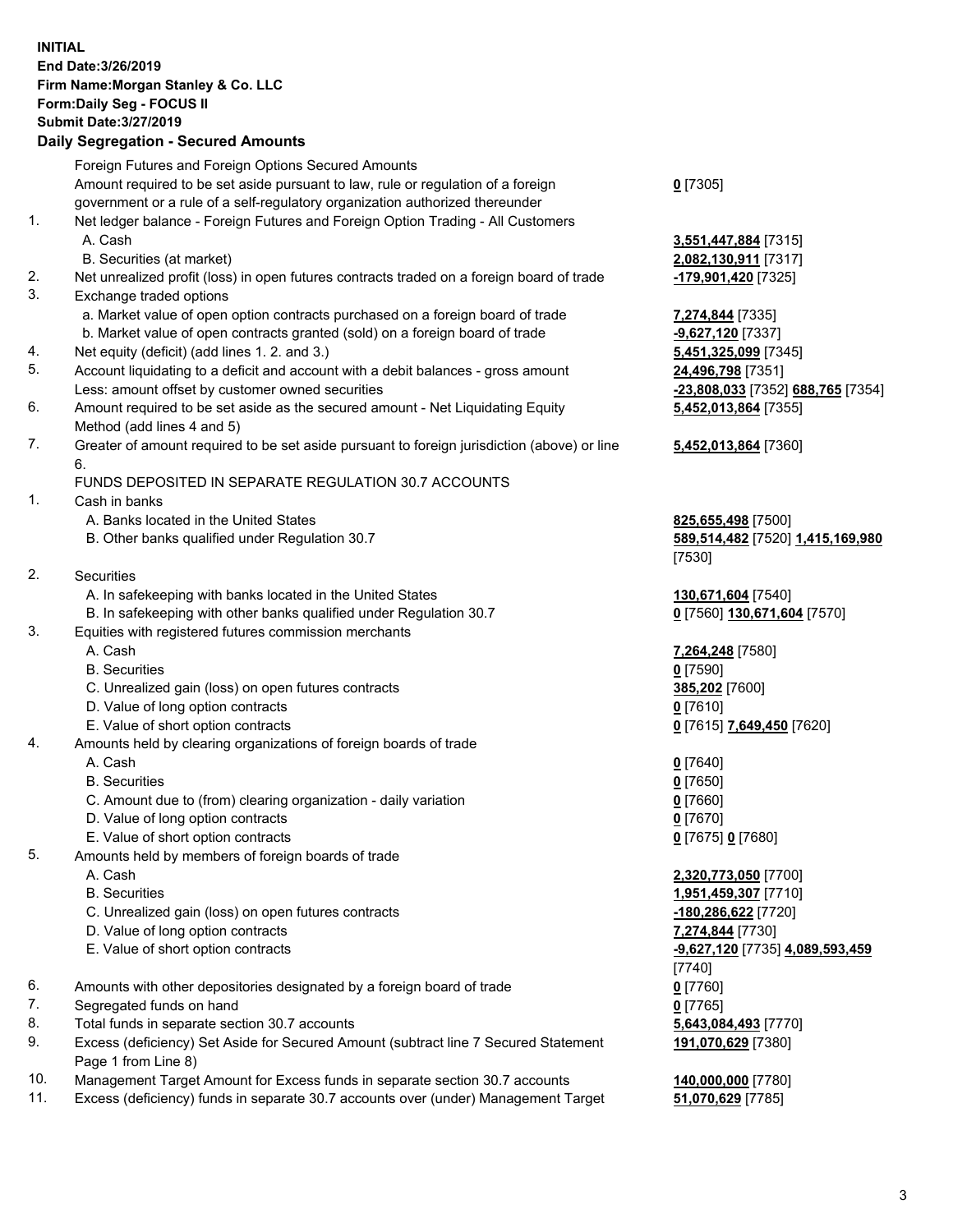**INITIAL End Date:3/26/2019 Firm Name:Morgan Stanley & Co. LLC Form:Daily Seg - FOCUS II Submit Date:3/27/2019 Daily Segregation - Segregation Statement** SEGREGATION REQUIREMENTS(Section 4d(2) of the CEAct) 1. Net ledger balance A. Cash **7,798,803,355** [7010] B. Securities (at market) **6,443,024,607** [7020] 2. Net unrealized profit (loss) in open futures contracts traded on a contract market **2,634,550,635** [7030] 3. Exchange traded options A. Add market value of open option contracts purchased on a contract market **306,963,287** [7032] B. Deduct market value of open option contracts granted (sold) on a contract market **-211,936,323** [7033] 4. Net equity (deficit) (add lines 1, 2 and 3) **16,971,405,561** [7040] 5. Accounts liquidating to a deficit and accounts with debit balances - gross amount **165,076,216** [7045] Less: amount offset by customer securities **-157,901,958** [7047] **7,174,258** [7050] 6. Amount required to be segregated (add lines 4 and 5) **16,978,579,819** [7060] FUNDS IN SEGREGATED ACCOUNTS 7. Deposited in segregated funds bank accounts A. Cash **4,377,185,457** [7070] B. Securities representing investments of customers' funds (at market) **0** [7080] C. Securities held for particular customers or option customers in lieu of cash (at market) **636,985,270** [7090] 8. Margins on deposit with derivatives clearing organizations of contract markets A. Cash **6,113,211,735** [7100] B. Securities representing investments of customers' funds (at market) **0** [7110] C. Securities held for particular customers or option customers in lieu of cash (at market) **5,806,039,337** [7120] 9. Net settlement from (to) derivatives clearing organizations of contract markets **221,729,035** [7130] 10. Exchange traded options A. Value of open long option contracts **306,963,287** [7132] B. Value of open short option contracts **-211,936,323** [7133] 11. Net equities with other FCMs A. Net liquidating equity **9,344,930** [7140] B. Securities representing investments of customers' funds (at market) **0** [7160] C. Securities held for particular customers or option customers in lieu of cash (at market) **0** [7170] 12. Segregated funds on hand **0** [7150] 13. Total amount in segregation (add lines 7 through 12) **17,259,522,728** [7180] 14. Excess (deficiency) funds in segregation (subtract line 6 from line 13) **280,942,909** [7190]

- 15. Management Target Amount for Excess funds in segregation **235,000,000** [7194]
- 16. Excess (deficiency) funds in segregation over (under) Management Target Amount Excess

**45,942,909** [7198]